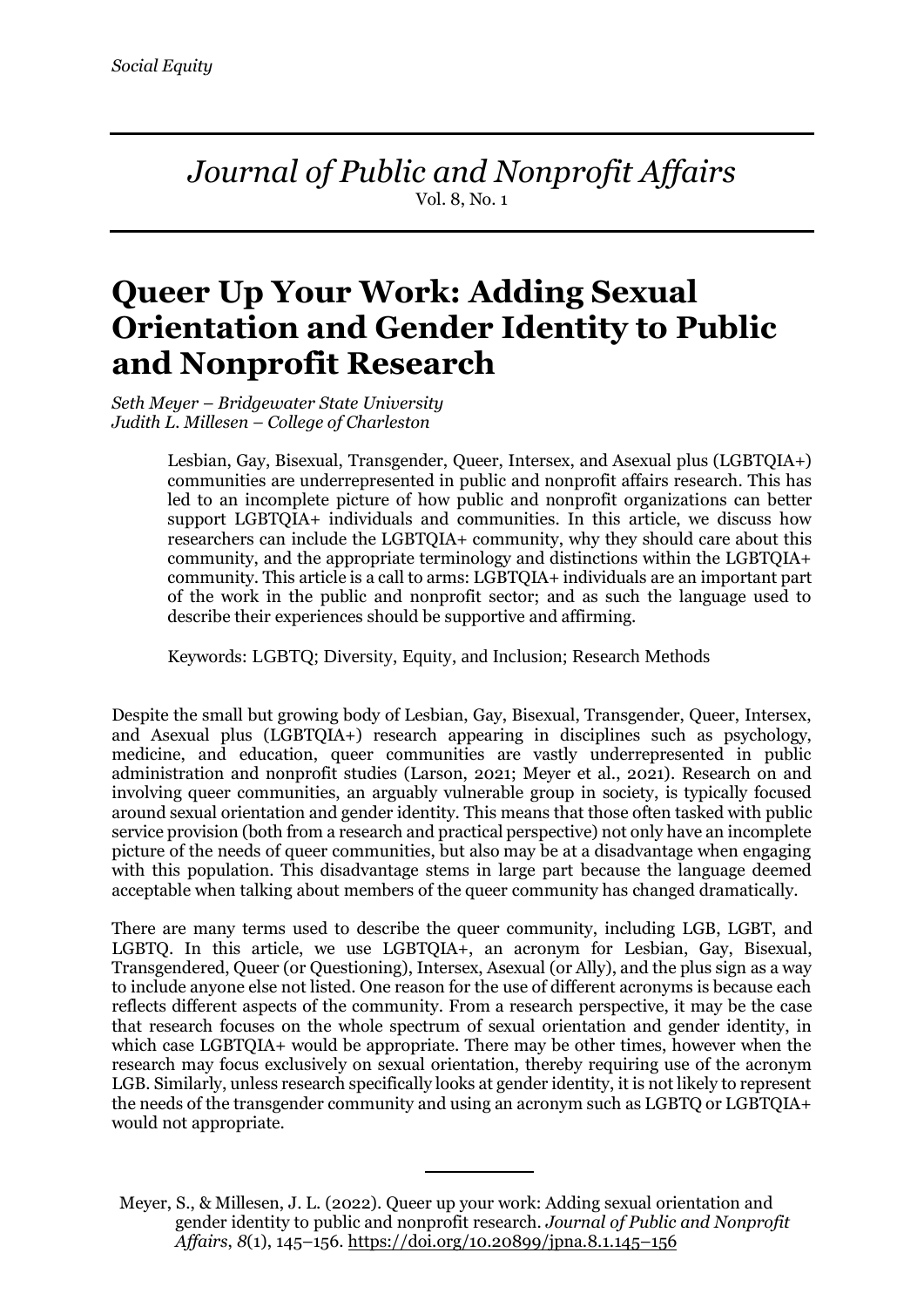In this article, we offer somewhat of a language guide grounded in familiar methodological terms such as positionality, reflexivity, and situatedness to assure that those who both serve and contribute to the growing field of research focused on the LGBTQIA+ community use supportive and affirming language. We offer guidance about how to mitigate the harmful effects of implicit bias that play out in how researchers (and practitioners) talk with and about members of the LGBTQIA+ community. This includes focused attention not only on the importance of using proper terminology, but also advice about how to ask questions in ways that help both researchers and practitioners to learn more about the phenomenon they seek to understand.

The paper is organized in the following way. First, we provide a bit of background information about why it is important to center the LGBTQIA+ experience in public and nonprofit research. We then show why language and grammar (beyond commonly espoused arguments related to respect, dignity, and the desire to avoid reductionism) is so important when engaging with the LGBTQIA+ community. Next, we argue that the logic associated with concepts such as reflexivity, positionality, and situatedness (typically associated with analytical interpretation of data), should also be applied at the start of any research project that involves a marginalized group. We then offer a common lexicon that embraces the different orientations and identities associated with the queer community. We conclude with recommendations for future work.

# **Positionality Statement**

Both authors are nonprofit scholars in the field of public administration. Both identify as part of the LGBTQIA+ community, one as gay, the other as a lesbian. Both are White, cisgendered, and American. These lived experiences and perspectives surely shape the way we experience both the LGBTQIA+ community as well as the field of public and nonprofit studies. We did, however, follow the advice we offer in this brief essay.

## **Getting Real: Why Should We Care About the Queer Community?**

The LGBTQIA+ community is a particularly vulnerable community stemming from the stigmatization, marginalization, social exclusion, and violence against members of the queer community. Moreover, in some countries, homosexuality is illegal, while in others it is punishable by death. In the United States, over one-third of LGBTQ Americans not only reported discrimination in 2019, but more than half hid or altered aspects of their personal or work lives to avoid discrimination (Gruberg et al., 2020). Over 30 states across the United States have proposed laws in 2021 targeting transgender children (Vagianos, 2021). Bathroom bills, which discriminate against transgender people and make public spaces unwelcoming, have been on the rise since 2014 (Murib, 2020). Though the U.S. Supreme Court, in the case of the *Bostock* decision, decided that transgender people are protected from discrimination due to sex (McCandless & Elias, 2021), discrimination of transgender people is still a major concern.

With regard to social and economic indicators, LGBT people were found to have lower income and higher food insecurity than non-LGBT people (Goldberg & Conron, 2019); and in a study conducted by the Williams Institute (n.d.) LGBTQIA+ people are more likely to be unemployed than non-LGBTQIA+ individuals. Studies have varied in reporting the percentage of the homeless population that identifies as LGBTQIA+, with some finding up to 30% of adults experiencing homelessness identifying as LGBTQIA+ (Ecker et al., 2019). Additionally, suicidality is significantly higher in the LGBTQIA+ community, with 42.8% of LGB and 40% of transgender individuals having considered or attempted suicide (James et al., 2016; Kann et al., 2016).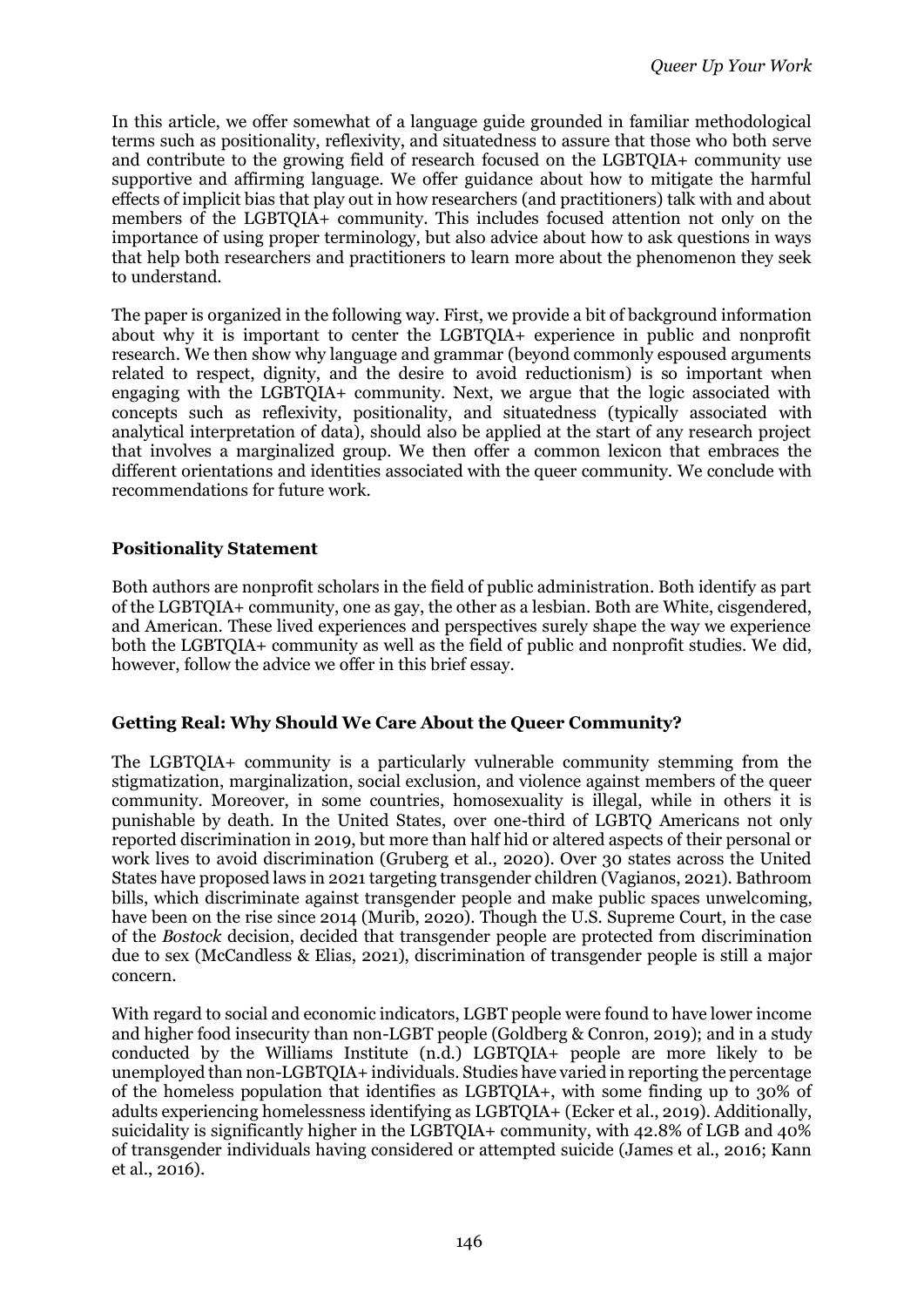With a changing legal landscape coupled with the lack of social support facing LGBTOIA+ communities across the globe (Naylor, 2020; Weiss & Bosia, 2013), it is becoming more important than ever to not only research LGBTQIA+ communities but to also incorporate intersectionality into nonprofit research (Larson, 2021). To do so requires explicit attention to the language and terminology used to frame the inquiry. To that end, we offer the following practical advice.

# **Words Matter**

From church groups to school groups as well as groups dedicated to LGBTQIA+ issues, it is not hard to find sections of their websites that talk about the importance of language. For example, GLAAD (Gay Lesbian Alliance Anti-Defamation) in its *Ally's Guide to Terminology* states, "The words we use to talk about lesbian, gay, bisexual and transgender (LGBT) people and issues can have a powerful impact on our conversations. The right words can help open people's hearts and minds, while others can create distance or confusion" (n.d., p. 1). The HRC (Human Rights Campaign) asserts that proper terminology allows for the telling of stories that depict people accurately and humanely, in ways that reflect the reality of their lived experience. Finally, as part of Pride Month celebrations, the Children's Home Society of Minnesota, part of Minnesota Lutheran Social Services, dedicated part of their *Words Matter Series* to defining "the growing vocabulary used to describe identity, gender, and sexuality" (Cain, 2020). In another contribution to the series, it is argued that by intentionally choosing current, positive, and supportive language, we elevate the people to whom the conversation matters the most (Creating A Family, 2021).

From a research perspective, language is essential not only because of its conversational and descriptive roles in the research process, but also because failure to use appropriate or affirming terms can have serious data collection and interpretation implications. For example, a research study meant to learn more about sexual behavior will not produce the desired result if the questions ask about sexual orientation. Similarly, as previously noted, using the acronym 'LGBT' if the research ignores the experiences of people who identify as transgender is a misrepresentation and is unacceptable. Making sure that correct language is used when studying and working with LGBTQIA+ populations can help both the researcher as well as support and affirm the queer community.

# **Intellectual Humility**

At the core of every research project is an unanswered question; a desire to learn more than is already known. Yet, for some reason, perhaps related to academic training, the perception that faculty are experts, or because of personal lived experiences, the research process often begins with confidence that the researcher knows enough to find the answers to the questions posed. A core feature of academic training is that researchers should make every effort to assure objectivity in the research process. That is, that there be a clear separation between the producers of knowledge and the knowledge that is created (Lee & León, 2019). And while there is ample advice focused on making sure the research design, conduct, and reporting does not influence the outcome, there is very little attention paid to the kind of introspection and reflection necessary to achieve what we are referring to as intellectual humility.

While there is no clear consensus about what constitutes intellectual humility, much of the literature coalesces around the idea that intellectual humility is the "virtuous mean between intellectual arrogance and intellectual diffidence" (Church & Barrett, 2016, p. 71). That is, people are said to exhibit intellectual humility when they remain loyal to personally held beliefs while being open to the possibility of being wrong (Lynch et al., n.d.). Leary (2018) posits that intellectual humility is a mindset that encourages people to seek out and evaluate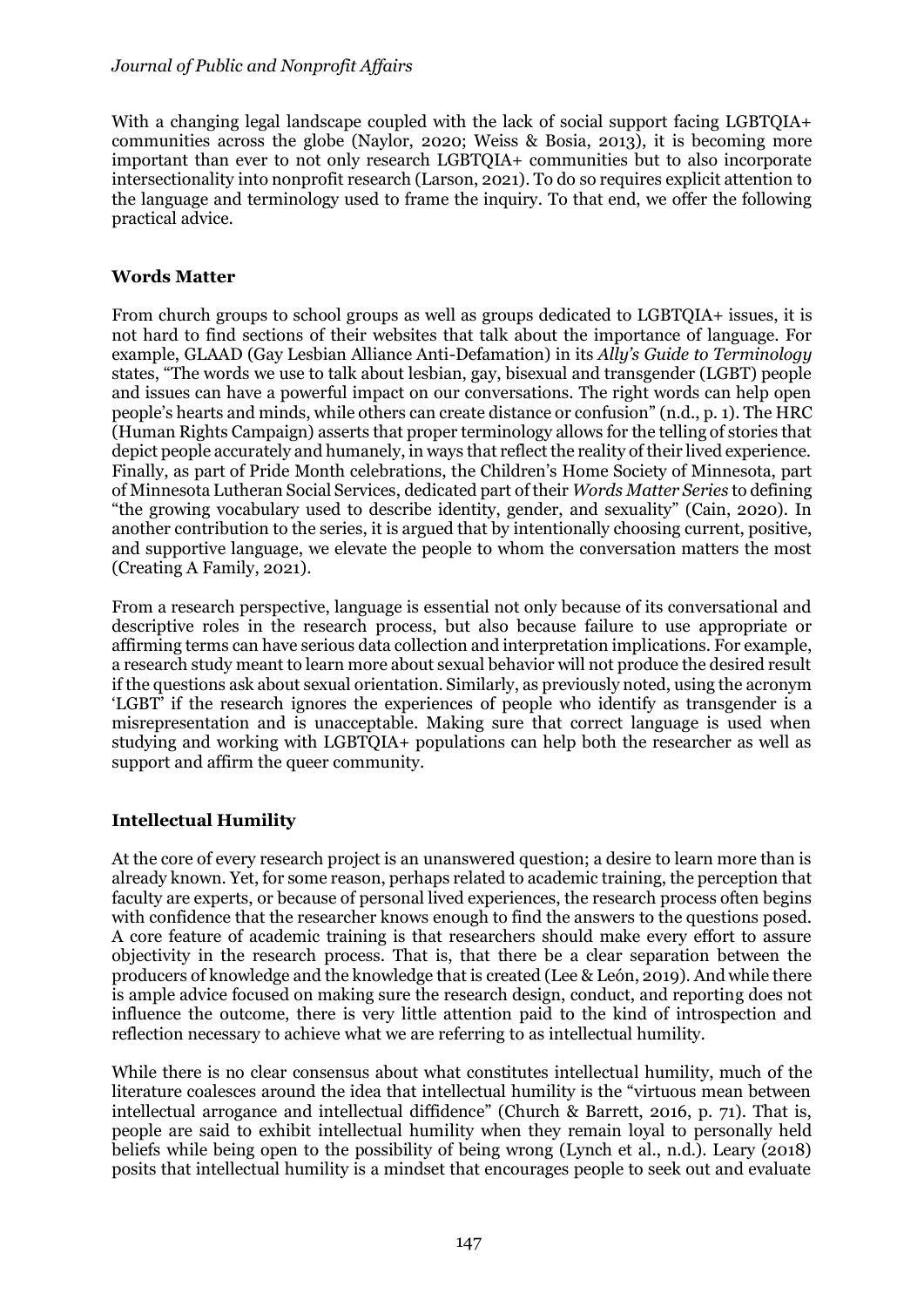ideas in ways that are less influenced by individual motives and more oriented toward discovery of the truth. In short, objectivity requires attention to both the way the research is designed, and the mindful thinking required to assess whether the researcher knows enough to find the answers to the things they are most curious about (e.g., is the terminology used supportive and affirming).

We argue that although practices such as reflexivity, positionality, and situatedness are often used to describe the methodological contexts that shape the process of doing qualitative research (Lazard & McAvoy, 2020); the reflecting, questioning, and evaluating done in pursuit of these practices can also be used to assure that individual researchers are thoughtful about the language they use when conducting research with and about the queer community. Reflexivity is a continuous process of reflection on the part of researchers as they consider how their values, social background, location, and assumptions shape the research process (Palaganas et al., 2017). Positionality refers to both a researcher's world view and the position they adopt within a particular study (Holmes, 2020). And finally, situatedness is the notion that personal experiences, roles, and statuses shape the way people interpret and respond to the world around them (Engelstad & Gerrard, 2005).

Under the broad umbrella of social perspective taking (Finefter-Rosenbluh, 2017), we briefly discuss each in turn and explain how the practices of reflexivity, positionality, and situatedness might be used to offer researchers an opportunity to "re-situate the starting point" of their research so that personal assumptions, beliefs, and practices can be acknowledged and addressed (Lee & León, 2019, p. 180). Social perspective taking encourages the researcher to consider alternative points of view thereby reducing the constraints of personal, professional, disciplinary, or other biased frames of reference. Finefter-Rosenbluh (2017) identifies three mental operations required to perform social perspective taking: activation, outreach, and synthesis.

# *Activation & Reflexivity*

The mental process of perspective taking must be activated. That is, in order to accurately consider an alternative perspective, there needs to be intentional effort to examine phenomenon from another perspective. Methodologically, reflexivity typically involves examining personal judgments, practices, and belief systems within the broader context of the research process. It also involves challenging and articulating social and cultural influences and dynamics that affect this context. Yet the process of reflexivity could easily be activated earlier in the research process, at conceptualization, when researchers think and talk about what they want to study and why. In the context of working within LGBTQIA+ communities, this early reflexivity could involve asking simple questions at the beginning of the research process about whether supportive and affirming language is used throughout the research design; whether personal or implicit bias might be shaping the inquiry; or whether disciplinary knowledge is limiting a more sophisticated epistemic position.

# *Outreach & Positionality*

Social perspective taking requires intentional and deliberate efforts to seek out the experiences or perspectives of others (Finefter-Rosenbluh, 2017). Seeking alternative perspectives requires awareness of the researcher's positionality relative to the research process. Researcher positionality embodies ontological assumptions (what is), epistemological assumptions (ways of knowing), and assumptions about human nature and agency (Holmes, 2020). Acknowledging positionality offers researchers an opportunity to reflect on areas of potential bias, consider the relevance of other perspectives, recognize complexity, and reduce the possibility of arriving at incomplete conclusions. Reflecting on positionality during research conceptualization may sensitize the researcher to the importance of seeking an alternative perspective or taking steps to learn the language, beliefs, or behaviors of those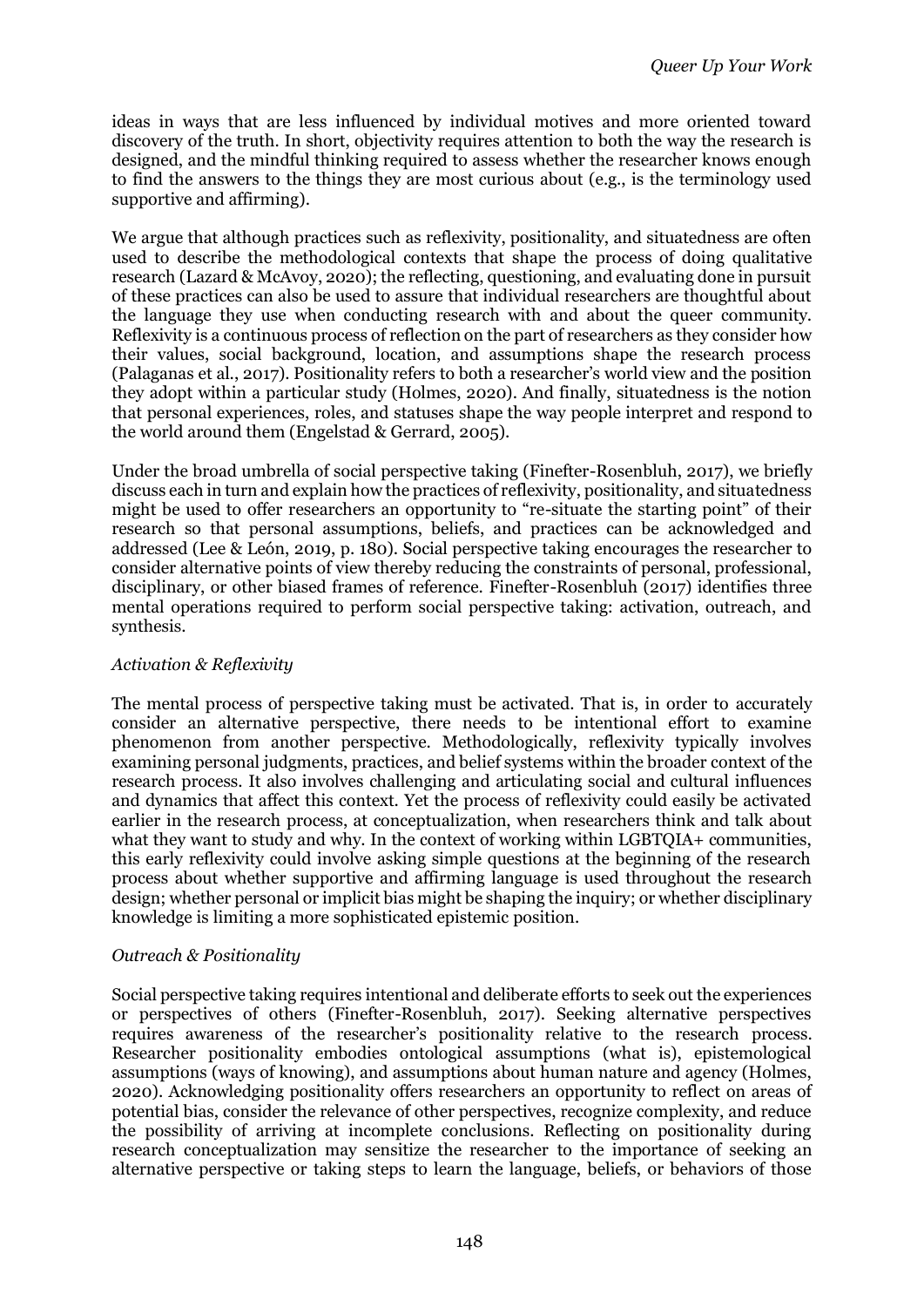participating in the research. For queer studies, finding or articulating positionality early in the research process could be an important part of adopting terminology that is supportive and affirming.

## *Synthesis & Situatedness*

The third process required for social perspective taking involves a synthesis of multiple perspectives without imposing commonly understood meaning (Finefter-Rosenbluh, 2017). Beyond what researchers know and how they know what they know (positionality), in order to effectively integrate multiple perspectives, researchers must take into consideration how they are situated within the context of the research. Part of the situatedness construct is the notion of whether insiders to the culture being studied are advantageously positioned relative to outsiders (Finefter-Rosenbluh, 2017; Holmes, 2020). For example, Holmes (2020) describes an insider as someone whose personal biography or lived experiences provides knowledge of the group being studied, while an outsider has no such intimate knowledge. He further argues insiders worry that outsiders don't have the ability to competently understand the nuances of the culture; while outsiders worry that insiders will not be able to sufficiently detach, resulting in findings that are biased. Holmes (2020) concludes that insider and outsider roles are "both researcher and context-specific" (p. 7), providing examples of when the researcher might be both an insider (e.g., sharing some characteristic of the culture or group be studied such as religion or nationality) and an outsider on other dimensions (e.g., age, social status).

In her account of the comparison of two similar studies done at the same school, one by an insider and one by an outsider, Finefter-Rosenbluh (2017) concluded that "insider-researchers may obtain a broader study picture when considering the perspective of others" (p. 9). This finding has important implications for those who identify as part of the LGBTQIA+ community, namely that it is a diverse community, and being an insider in one dimension does not make you an insider in every dimension. Sophisticated epistemic knowledge is built by successfully balancing, accommodating, and integrating insights from multiple ways of knowing without any one perspective crowding out or dominating the others. When researchers explicitly acknowledge where they are situated within the research space, there are no insiders or outsiders, but rather what emerges is "a more transparent and nuanced inquiry picture" (Finefter-Rosenbluh, 2017, p. 9).

It is important that those engaged in research with and about queer communities reflect upon their engagement throughout the entirety of the knowledge production process, from the intellectually humble reflexive questioning at conceptualization about whether they have the requisite knowledge of the terminology used to frame their inquiry, to the methodologically rigorous processes used to design, conduct, and report the research are free from bias. Only then will they have done the 'deep personal work' required of public administration scholars to assure a goal of social equity and elimination of inequality (Blessett et. al., 2019; Larson, 2021).

# **Let's Kiki<sup>1</sup> About the Queer Communities**

To do research that accurately represents the LGBTQIA+ community, it is imperative to understand the terminology and equally as important to have a clear idea about the contribution that will be made to the literature so that the questions asked reflect the intent of the research. For example, a researcher interested in sexual behavior should not ask exclusively about sexual orientation, particularly because sexual behavior is not always an indicator of sexual orientation. It may be the case that people who identify as heterosexual also have sex with people of the same gender (e.g., experimentation, the 'downlow' or DL community). Similarly, there is evidence to suggest that the hormones released during pregnancy and breastfeeding protect women from certain types of cancers. It may be wrong to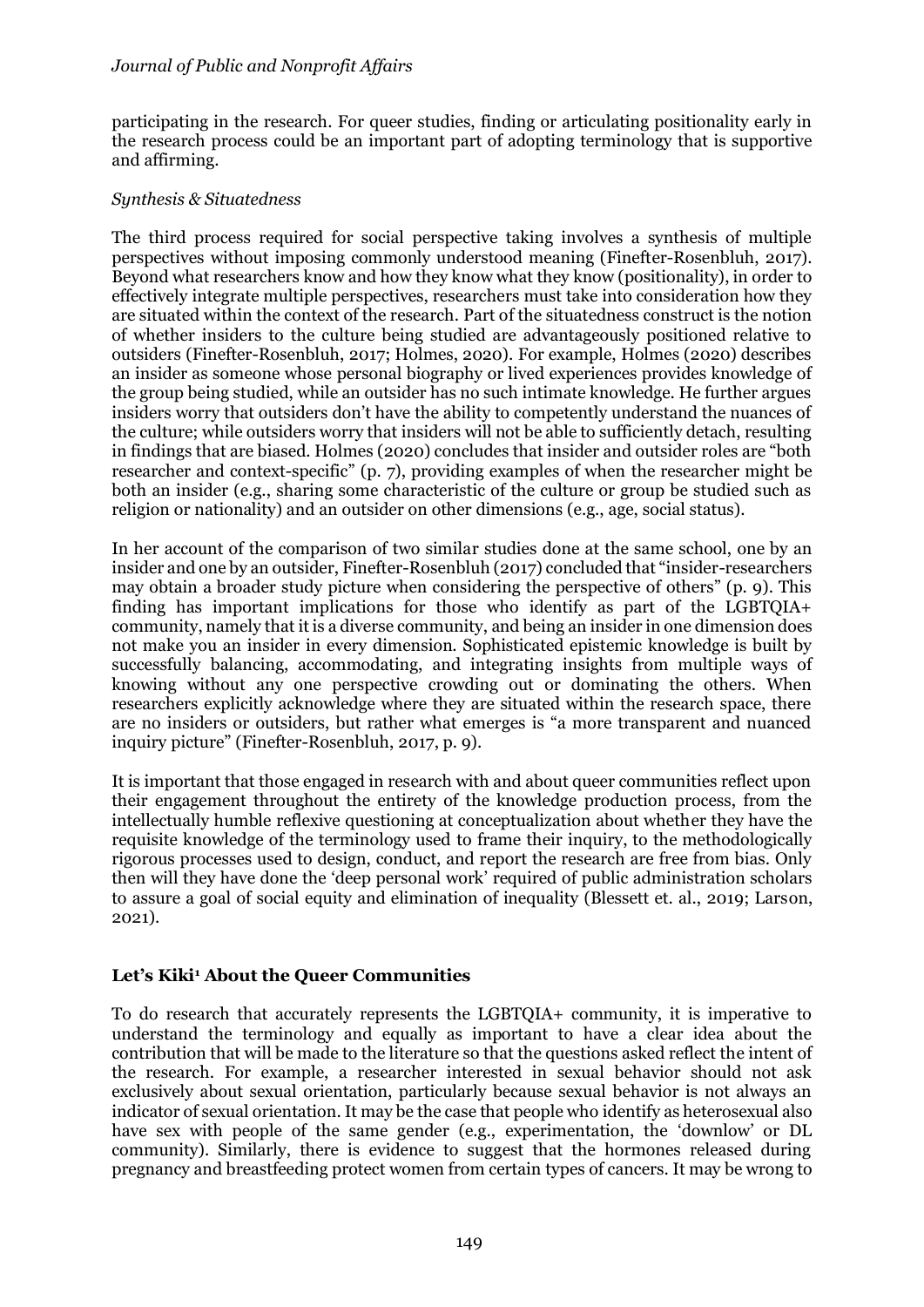assume that a person who identifies as lesbian and reports only having sex with other women, never experienced pregnancy or childbirth.

Creating awareness and understanding of the terminology specific to the queer community is both essential to promoting a supportive and affirming research environment and assuring research is exploring the things that it is meant to explore. While certainly not exhaustive, the following is a list of terms and corresponding definitions related to gender identity, gender expression, and sexual orientation. However, we disclose three important disclaimers. First, anyone reading this article should recognize the dynamic nature of language and how it evolves over time. The terminology and research-related guidance we offer today, may become more specific and nuanced over time, particularly with increased attention, inquiry, and discovery. Second, it is important to note that many LGBTQIA+ groups (e.g., GLAAD, Human Rights Campaign. Parents and Families of Lesbians and Gays (PFLAG) also publish language and terminology guides. Researchers would be well served to explore those sites prior to engaging with the queer community. And finally, both authors are from the United States and, therefore, the guidance we offer is suitable for research conducted within those borders. If researchers were to investigate queer communities in another part of the world, we encourage engaging with the kind of intellectually humble work suggested here to build a deeper knowledge of localized identities and terminology (see, for example, Epprecht, 2013).

## **Opening the Umbrella: Terminology and Diversity within the LGBTQIA+ Community**

In this section, we explore the various definitions and terms associated with the LGBTQIA+ community in two distinct categories: sexual orientation and gender identity. Table 1 (Sexual Orientation) and Table 2 (Gender Identity) provide abridged versions of the definitions, as well as when these terms might be used and recommendations for application in public administration research. Building on other work, such as Meyer and Elias (2022), which encourage the addition of LGBTQIA+ individuals in nonprofit and public administration research and the queering of the field (Meyer et al., 2021).

## *Sexual Orientation*

Sexual orientation can be complex because the term can be used to describe a person's sexual identification, sexual behavior, and to whom the person is physically or sexually attracted (gay/straight/bisexual/pansexual/asexual, etc.), all of which impacts how a person sees themselves and their sexual and romantic partner(s). For the research scientist, it will be important to know which of these attributes are of interest for study.

#### *Sexual Attraction*

Sexual attraction is about who a person finds to be sexually appealing. Attraction could be based in familiar gender binary constructs (male/female), or other aspects of a person (e.g., height, weight, hair color). Attraction could also include a lack of sexual desire. Attraction can be different from behavior and orientation specifically because having an attraction does not mean a person will act upon it.

#### *Asexual*

Not to be confused with abstinence, asexual is term used to describe the spectrum of people who are not particularly attracted to any person or who lack the desire to have sex. While some may consider asexuality a sexual orientation, others consider it a sexual behavior. Indeed, some asexual people (aces) have attractions to people, but not necessarily sexual attractions.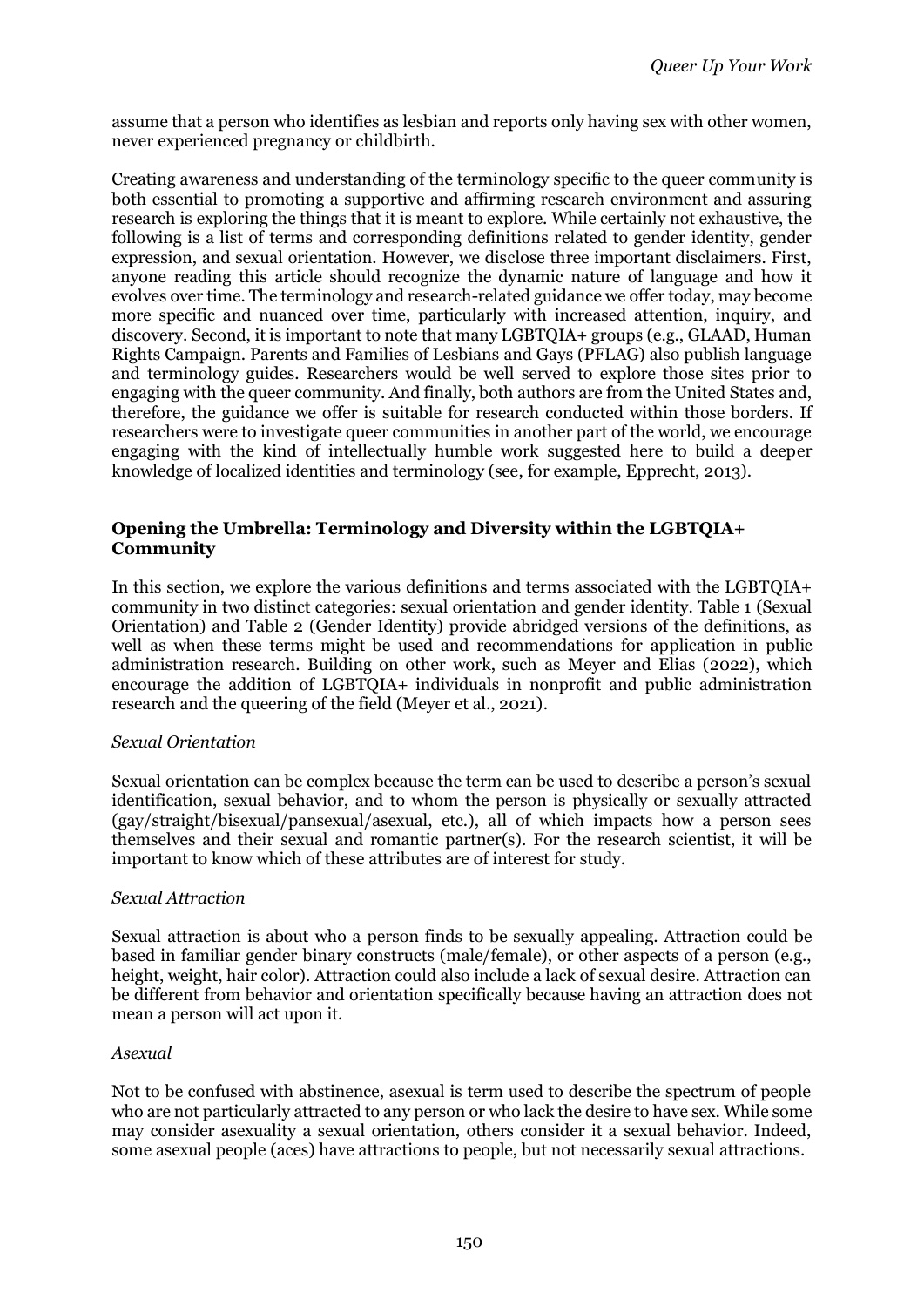| Term                 | Definition                                                              | When to Use?                                                                                                                        | Recommendations                                                                                                                                                                                                    |
|----------------------|-------------------------------------------------------------------------|-------------------------------------------------------------------------------------------------------------------------------------|--------------------------------------------------------------------------------------------------------------------------------------------------------------------------------------------------------------------|
| Sexual<br>Attraction | To whom a<br>person is<br>sexually<br>attracted                         | To better<br>understand who<br>people are attracted<br>to and how that<br>might be different<br>then how people act<br>and identify | Questions about sexual attraction<br>might ask what gender(s) a person<br>is attracted to sexually; Sometimes,<br>people may not be attracted to any<br>gender sexually (asexual) but have<br>romantic attractions |
| Sexual<br>Behavior   | With whom a<br>person has<br>sexual relations<br>(e.g.,<br>intercourse) | To learn more about<br>or explore sexual<br>interactions                                                                            | Questions around sexual behavior<br>might be categorical, but may also<br>be open ended to acknowledge the<br>complex gender diversity that<br>people experience                                                   |
| Sexual<br>Identity   | How people<br>self-identify                                             | To understand how<br>a person thinks of<br>themselves                                                                               | Questions around sexual identity<br>often ask how a person identifies on<br>the LGBTQIA+ spectrum                                                                                                                  |

#### **Table 1.** Sexual Orientation

Asexual individuals may be in relationships and engage in sex with those partners, despite the lack of attraction or desire for sex.

#### *Sexual Behavior*

Sexual behavior focuses on sexual activity. Though behavior and orientation are often considered to be synonymous, the reality is sometimes people's behavior and orientation do not match. This disconnect is most notably seen in the downlow/DL community where men who identify as heterosexual but engage in intercourse with other men. When doing research focused on sexual orientation, it is important not to assign a sexual orientation or identity to people based on their behavior, but let them explain their identity, orientation, and behavior in a safe and supportive environment.

## *Sexual Identity*

Identity is an individual's conception of themselves, such as homosexual, gay, lesbian, bisexual, pansexual, queer, heterosexual, or straight. While sexual identity and sexual behavior are closely related, they should be distinguished with identity referring to how someone thinks of themselves and behavior referring to the sexual acts performed by an individual. This is a personal identity which may evolve or change over time. Sexual identity is also cultural in nature; most of the terms referenced above are European based.

#### *Bisexual*

Bisexuality refers to being emotionally, romantically, or sexually attracted to more than one gender or gender identity (e.g., male, female).

## *Pansexual*

Pansexuality refers to people who are attracted to people of all gender identities. While bisexuality focuses on the gender binary (male/female), pansexuality rejects the gender binary and emphasizes an attraction to people all across the gender spectrum.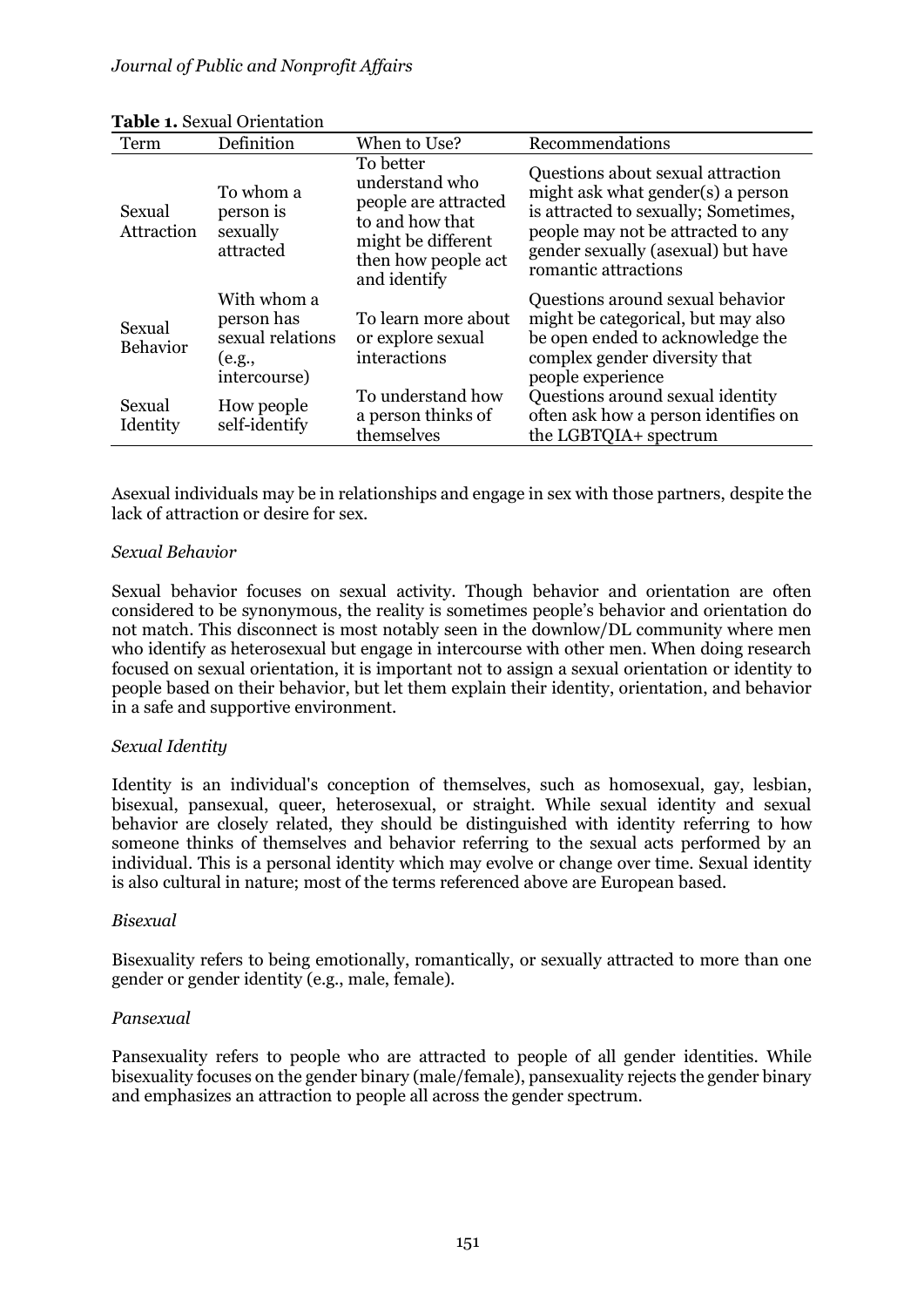| Term                                          | Definition                                                                                                                                     | When to use?                                                                                                                                                      | Recommendations                                                                                                                                                                      |
|-----------------------------------------------|------------------------------------------------------------------------------------------------------------------------------------------------|-------------------------------------------------------------------------------------------------------------------------------------------------------------------|--------------------------------------------------------------------------------------------------------------------------------------------------------------------------------------|
| Transgender                                   | Someone whose<br>identity does not fit<br>into the gender<br>they were assigned<br>at birth                                                    | To learn more<br>about those who<br>identify as<br>transgender                                                                                                    | Use a two-part question that<br>acknowledges the differences<br>between sexual orientation<br>and gender identity to better<br>explore transgender identity<br>(Meyer & Elias, 2022) |
| Nonbinary<br>Genderqueer<br>Gender<br>Neutral | Someone who does<br>not identify within<br>the gender binary                                                                                   | When asking about<br>gender                                                                                                                                       | Include a genderqueer or<br>nonbinary gender option on<br>surveys; when interviewing,<br>ask about pronouns, including<br>'they/them' or 'Zhe/Zhem'<br>pronouns                      |
| <b>Intersex</b>                               | Someone who was<br>born with<br>reproductive or<br>sexual anatomy<br>that does not fit<br>typical definitions<br>for 'male' and/or<br>'female' | To learn more<br>about the<br>experiences of<br>those who were<br>born Intersex; can<br>sometimes be used<br>when discussing<br>gender identity and<br>expression | Include intersex as a survey<br>response on gender identity<br>and expression                                                                                                        |
| Cisgender                                     | Someone who<br>identifies with the<br>gender they were<br>assigned at birth                                                                    | To recognize the<br>complexity of<br>gender and gender<br>identity                                                                                                | Add 'cisgender' to familiar<br>male and female<br>classifications (e.g., cisgender<br>male, cisgender female)                                                                        |

## Table 2. Gender Identity

## *Gender Identity*

Gender identity refers specifically to how a person understands their gender and may or may not correspond to the gender assigned at birth. Familiar terms to describe a person who expresses themselves differently from what might be expected from their assigned gender at birth include gender non-conforming, gender variant, and gender diverse. Other terminology used when discussing gender identity include transgender, non-binary/gender queer/gender neutral, intersex, and cisgender.

## *Transgender*

A term used to describe someone who does not identify with the gender they were assigned at birth. How a person expresses their transgender identity varies. Some people make the decision to have gender-affirming surgery, while others will adopt the social and behavioral norms associated with their gender identity. Terms to avoid (unless instructed otherwise) include transsexual/transvestite as they may be perceived as insults. It is also important to remember that transgender is an adjective, not a noun. People are not 'a transgender' nor are they transgendered. The point is that every individual expresses their transgender identity differently and researchers should be aware of those nuances. When in doubt, use the person's chosen name along with preferred pronouns. Providing a safe and welcoming environment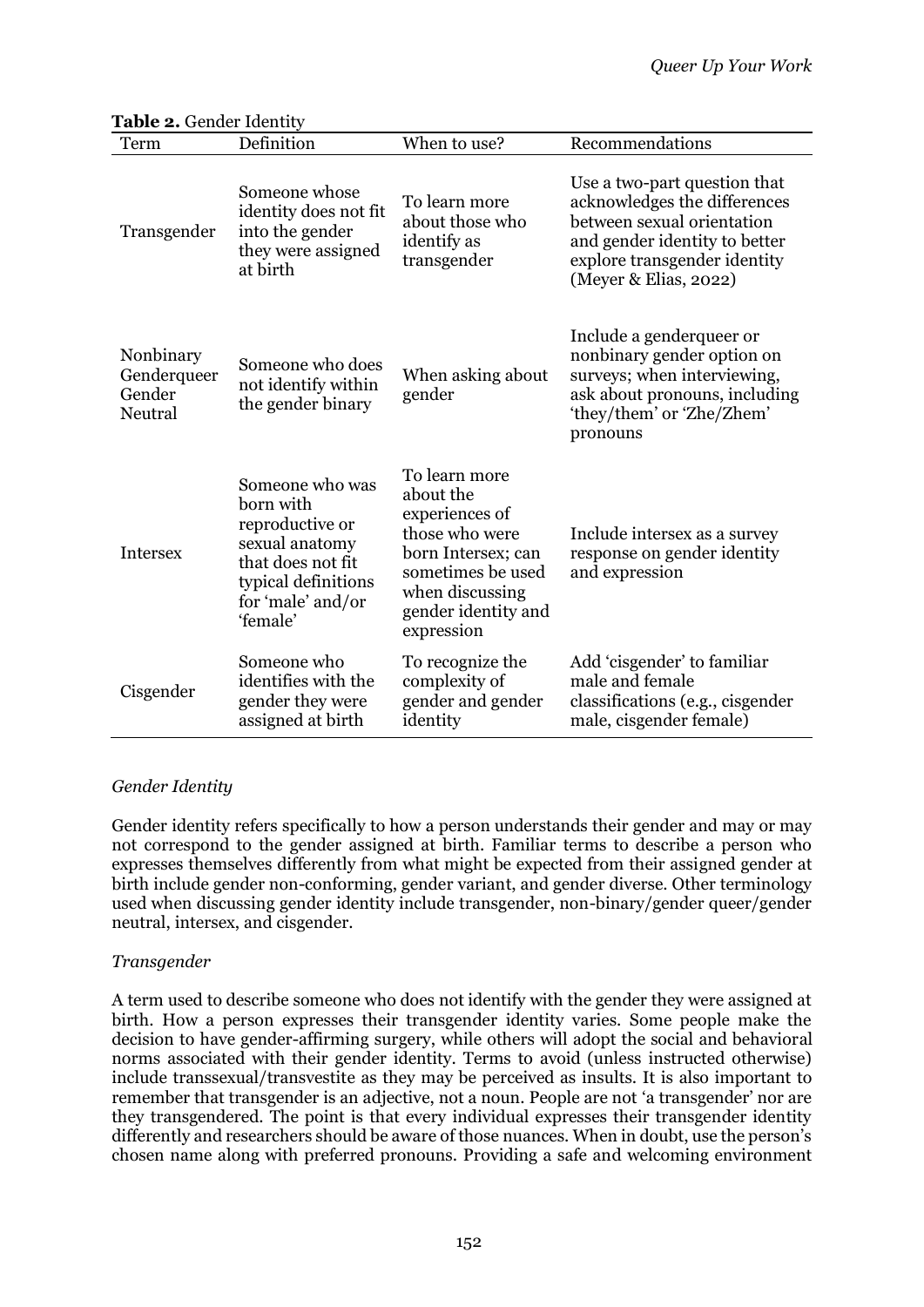## *Journal of Public and Nonprofit Affairs*

where individuals are encouraged and free to express their identity is essential for getting good information on gender identity.

## *Non-Binary/Genderqueer/Gender Neutral*

These are terms used to describe individuals who identity in ways much more complex than can be understood by assigning the person to either gender. It may also be the case that a person may describe themselves as gender fluid, expressing or identifying themselves in different ways on different days. It is not uncommon for people who identify as non-binary, genderqueer, or gender neutral to prefer gender-neutral pronouns. These terms hold nuanced and complex meanings for people and should be explored in the context of any research project that seeks a deeper understanding of people along this dimension.

#### *Intersex*

This is an umbrella term for people who were born with reproductive or sexual anatomy that do not fit the typical characteristics associated with how we understand male and female. Examples include a person who is born with ambiguous genitalia; someone who is born with what appears to be female genitalia but with mostly male-typical anatomy on the inside; or someone who is born with 'mosaic genetics' (Intersex Society of North America, n.d.). It is important to note that intersexuality does not (on its face) denote a particular sexual orientation or gender identity, and some will live their entire lives with intersex anatomy without anyone (including themselves) ever knowing.

#### *Cisgender*

A term used to describe a person who identifies with the gender that they were assigned at birth. The term is often also shortened to 'cis.'

## **Conclusions**

There are many social, economic, and political reasons to include LGBTQIA+ populations in public administration research (Blessett et al., 2019; Larson, 2021; Meyer et al., 2021). Expanding the field of public administration to include LGBTQIA+ populations not just as a separate population but as part of larger studies can help public administration research and practice to better support and affirm this vulnerable population. In this article, we ground an approach to intellectual humility in the familiar methodological language of positionality, reflexivity, and situatedness.

While we framed our logic under the broad umbrella of social perspective taking, encouraging researchers to consciously consider different ways of knowing all throughout the research process, we were particularly focused on the language used when the project is designed. This attention to language is just as important to researchers who identify as 'insiders' (e.g., those who identify as part of the LGBTQIA+ community) as it is for those who do not identify as part of the community. Moreover, the reflexive process of examining how personal assumptions, biases, and beliefs might affect research decisions including the selection and wording of questions is critical to producing high quality research. The process of writing a positionality statement not only provides readers with an open and honest disclosure of who the researcher is, how they see the world, and their relationship to the research, it also explicitly acknowledges that researcher positionality shapes the entirety of the research process from design to interpretation of data.

As public administration and nonprofit research makes strides to assure LGBTQIA+ voices are amplified and lived experiences are valued, it is essential that we do not further traumatize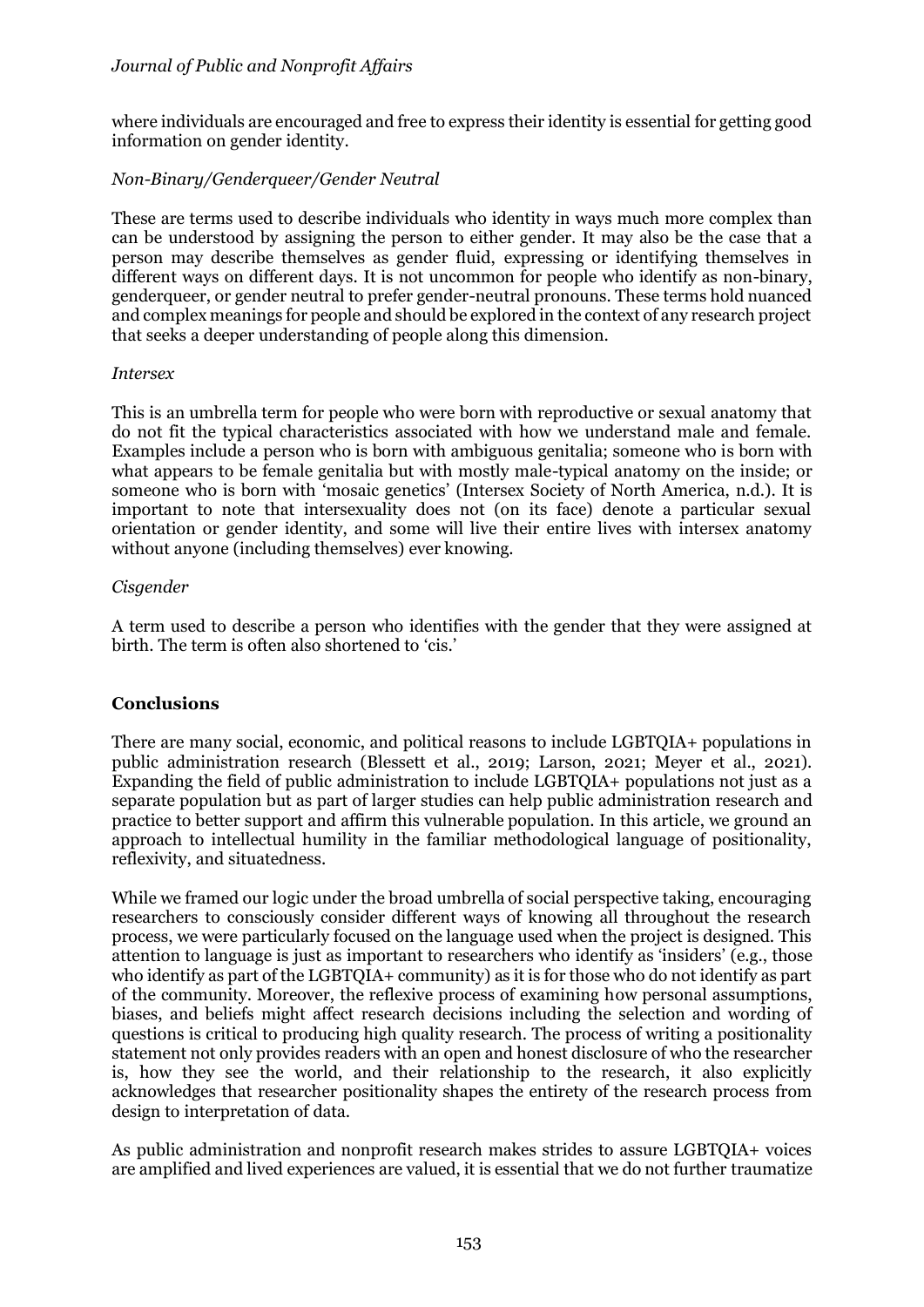an already vulnerable population with non-affirming language. Our hope is that researchers mitigate the harmful effects of implicit bias by using proper terminology and reflecting on the purpose of the research so that questions yield the desired data.

# **Notes**

1. To kiki is to get together and chat or gossip.

# **Disclosure Statement**

The author(s) declare that there are no conflicts of interest that relate to the research, authorship, or publication of this article.

# **References**

- Blessett, B., Dodge, J., Edmond, B., Goerdel, H. T., Gooden, S. T., Headley, A. M., Riccucci, N., & Williams, B. N. (2019). Social equity in public administration: A call to action. *Perspectives on Public Management and Governance*, *2*(4), 283–299. https://doi.org/10.1093/ppmgov/gvz016
- Cain, E. (2020, June 18). Words matter series | A guide to LGBTQ+ terms. *Children's Home Society of Minnesota*. https://chlss.org/blog/words-matter-series-a-guideto-lgbtq-terms/
- Church, I. M., & Barrett, J. L. (2016). Intellectual humility. In E. L. Worthington, Jr., D. E. Davis, & J. N. Hook (Eds.), *Handbook of humility: Theory, research, and applications* (pp. 71–84). Taylor & Francis Group. http://ebookcentral.proquest.com/lib/cofc/detail.action?docID=4767376
- Creating A Family. (2021). Positive adoption language & why it matters. *Children's Home Society of Minnesota*. [https://chlss.org/blog/positive-adoption-language-and-why](https://chlss.org/blog/positive-adoption-language-and-why-it-matters/)[it-matters/](https://chlss.org/blog/positive-adoption-language-and-why-it-matters/)
- Ecker, J., Aubry, T., & Sylvestre, J. (2019). A review of the literature on LGBTO adults who experience homelessness. *Journal of Homosexuality*, *66*(3), 297–323. <https://doi.org/10.1080/00918369.2017.1413277>
- Engelstad, E., & Gerrard, S. (Eds.). (2005). *Challenging situatedness: Gender, culture and the production of knowledge*. Eburon Academic Publishers.
- Epprecht, M. (2013). *Sexuality and social justice in Africa: Rethinking homophobia and forging resistance*. Zed Books.
- Finefter-Rosenbluh, I. (2017). Incorporating perspective taking in reflexivity: A method to enhance insider qualitative research processes. *International Journal of Qualitative Methods*, *16*(1), 1–11. https://doi.org/10.1177/1609406917703539
- GLAAD. (n.d.). An ally's guide to terminology: Talking about LGBT people and equality. [https://www.glaad.org/sites/default/files/allys-guide-to-terminology\\_1.pdf](https://www.glaad.org/sites/default/files/allys-guide-to-terminology_1.pdf)
- Goldberg, S. K., & Conron, K. J. (2019). Demographic characteristics of lesbian, gay, bisexual, and transgender adults in the United States: Evidence from the 2015– 2017 Gallup Daily tracking survey. In W. Swan (Ed.), *The Routledge handbook of LGBTQIA administration and policy*. (pp. 17–50) Taylor & Francis.
- Gruberg, S., Mahowald, L., & Halpin, J. (2020). *The state of the LGBTQ community in 2020: A national public opinion study* (pp. 1–27). Center for American Progress. [https://cdn.americanprogress.org/content/uploads/2020/10/02103624/LGBTQpo](https://cdn.americanprogress.org/content/uploads/2020/10/02103624/LGBTQpoll-report.pdf) [ll-report.pdf](https://cdn.americanprogress.org/content/uploads/2020/10/02103624/LGBTQpoll-report.pdf)
- Holmes, A. G. D. (2020). Researcher positionality—A consideration of its influence and place in qualitative research—A new researcher guide. *Shanlax International Journal of Education*, *8*(4), 1–10.<https://doi.org/10.34293/education.v8i4.3232>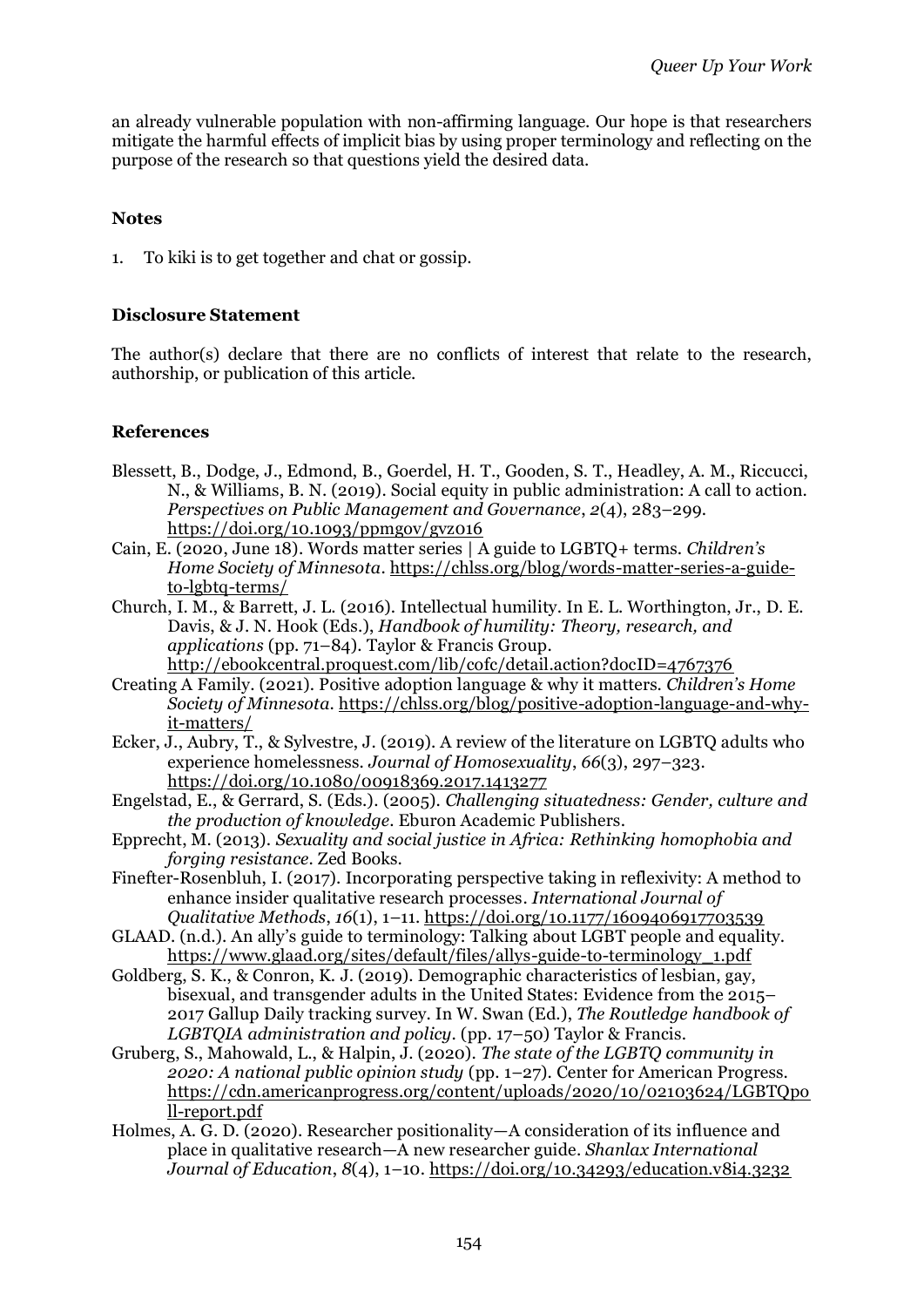- Human Rights Campaign (n.d.) HRC's Brief Guide to Getting Transgender Coverage Right. https://www.hrc.org/resources/reporting-about-transgender-people-read-this
- Intersex Society of North America. (n.d.). *What is intersex?* [https://isna.org/faq/what\\_is\\_intersex/](https://isna.org/faq/what_is_intersex/)
- James, S. E., Herman, J. L., Rankin, S., Keisling, M., Mottet, L., & Anafi, M. (2016). *The report of the 2015 U.S. transgender survey*. National Center for Transgender Equality. [https://transequality.org/sites/default/files/docs/usts/USTS-Full-](https://transequality.org/sites/default/files/docs/usts/USTS-Full-Report-Dec17.pdf)[Report-Dec17.pdf](https://transequality.org/sites/default/files/docs/usts/USTS-Full-Report-Dec17.pdf)
- Kann, L., O'Malley Olsen, E., McManus, T., Harris, W. A., Shanklin, S. L., Flint, K. H., Queen, B., Lowry, R., Chyen, D., Whittle, L., Thornton, J., Lim, C., Yamakawa, Y., Brener, N., & Zaza, S. (2016). Sexual identity, sex of sexual contacts, and healthrelated behaviors among students in grades 9–12–United States and Selected Sites, 2015. *Center for Disease Control and Prevention Surveillance Summaries*, *65*(9). <https://www.cdc.gov/mmwr/volumes/65/ss/pdfs/ss6509.pdf>
- Larson, S. J., (2021). Actions for queering American public administration. *Administration & Society*, *54*(1), 145–163.<https://doi.org/10.1177/00953997211011937>
- Lazard, L., & McAvoy, J. (2020) Doing reflexivity in psychological research: What's the point? What's the practice? *Qualitative Research in Psychology*, *17*(2), 159–177. https://doi.org/10.1080/14780887.2017.1400144
- Leary, M. R. (2018). *The psychology of intellectual humility*. The John Templeton Foundation. [https://www.templeton.org/wp](https://www.templeton.org/wp-content/uploads/2020/08/JTF_Intellectual_Humility_final.pdf)[content/uploads/2020/08/JTF\\_Intellectual\\_Humility\\_final.pdf](https://www.templeton.org/wp-content/uploads/2020/08/JTF_Intellectual_Humility_final.pdf)
- Lee, E. O. J., & León, A. (2019). Rethinking the "starting point" for research: The challenges and possibilities for building reflexive knowledge with and about queer and trans migrants. In G. R. Musolf (Ed.), *Conflict and forced migration: Escape from oppression and stories of survival, resilience, and hope (Studies in Symbolic Interaction, Vol 51)*. Emerald Publishing (pp. 173–190).
- Lynch, M. P., Johnson, C. R., Sheff, N., & Gunn, H. (n.d.). *Intellectual humility in public discourse: Literature review*. Humanities Institute Humility & Conviction in Public Life. [https://humilityandconviction.uconn.edu/blank/what-is-intellectual](https://humilityandconviction.uconn.edu/blank/what-is-intellectual-humility/)[humility/](https://humilityandconviction.uconn.edu/blank/what-is-intellectual-humility/)
- McCandless, S., & Elias, N. M. (2021). Beyond Bostock: Implications for LGBTQ+ theory and practice. *Administrative Theory & Praxis, 43*(1), 1–15. https://doi.org/10.1080/10841806.2020.1840903
- Meyer, S. J., Dale, E. J., & Willis, K. K. M. (2021). "Where my gays at?" The status of LGBTQ people and queer theory in nonprofit research. *Nonprofit and Voluntary Sector Quarterly*. Advance online publication. <https://doi.org/10.1177/08997640211021497>
- Meyer, S. J., & Elias, N. M. (2022). Rainbow Research: Challenges and Recommendations for Sexual Orientation and Gender Identity and Expression (SOGIE) Survey Design. *VOLUNTAS: International Journal of Voluntary and Nonprofit Organizations*, 1-7.<https://doi.org/10.1007/s11266-021-00436-5>
- Murib, Z. (2020). Administering biology: How "bathroom bills" criminalize and stigmatize trans and gender nonconforming people in public space. *Administrative Theory & Praxis*, *42*(2), 153–171.<https://doi.org/10.1080/10841806.2019.1659048>
- Naylor, L. A. (2020). Counting an invisible class of citizens: The LGBT population and the US census. *Public Integrity*, *22*(1), 54–72. <https://doi.org/10.1080/10999922.2018.1487748>
- Palaganas, E. C., Sanchez, M. C., Molintas, M. P., & Caricativo, R. D. (2017). Reflexivity in Qualitative Research: A Journey of Learning. *The Qualitative Report*, 22(2), 426- 438. https://doi.org/10.46743/2160-3715/2017.2552
- Vagianos, A. (2021, April 16). *Transgender children across the U.S. are fighting for their lives (again)* Huffpost. [https://www.huffpost.com/entry/transgender-children](https://www.huffpost.com/entry/transgender-children-fighting-for-their-lives-state-legislation_n_607881e3e4b0293a7ee00ff8)[fighting-for-their-lives-state-legislation\\_n\\_607881e3e4b0293a7ee00ff8](https://www.huffpost.com/entry/transgender-children-fighting-for-their-lives-state-legislation_n_607881e3e4b0293a7ee00ff8)
- Weiss, M. L., & Bosia, M. J. (Eds.). (2013). *Global homophobia*. University of Illinois Press.